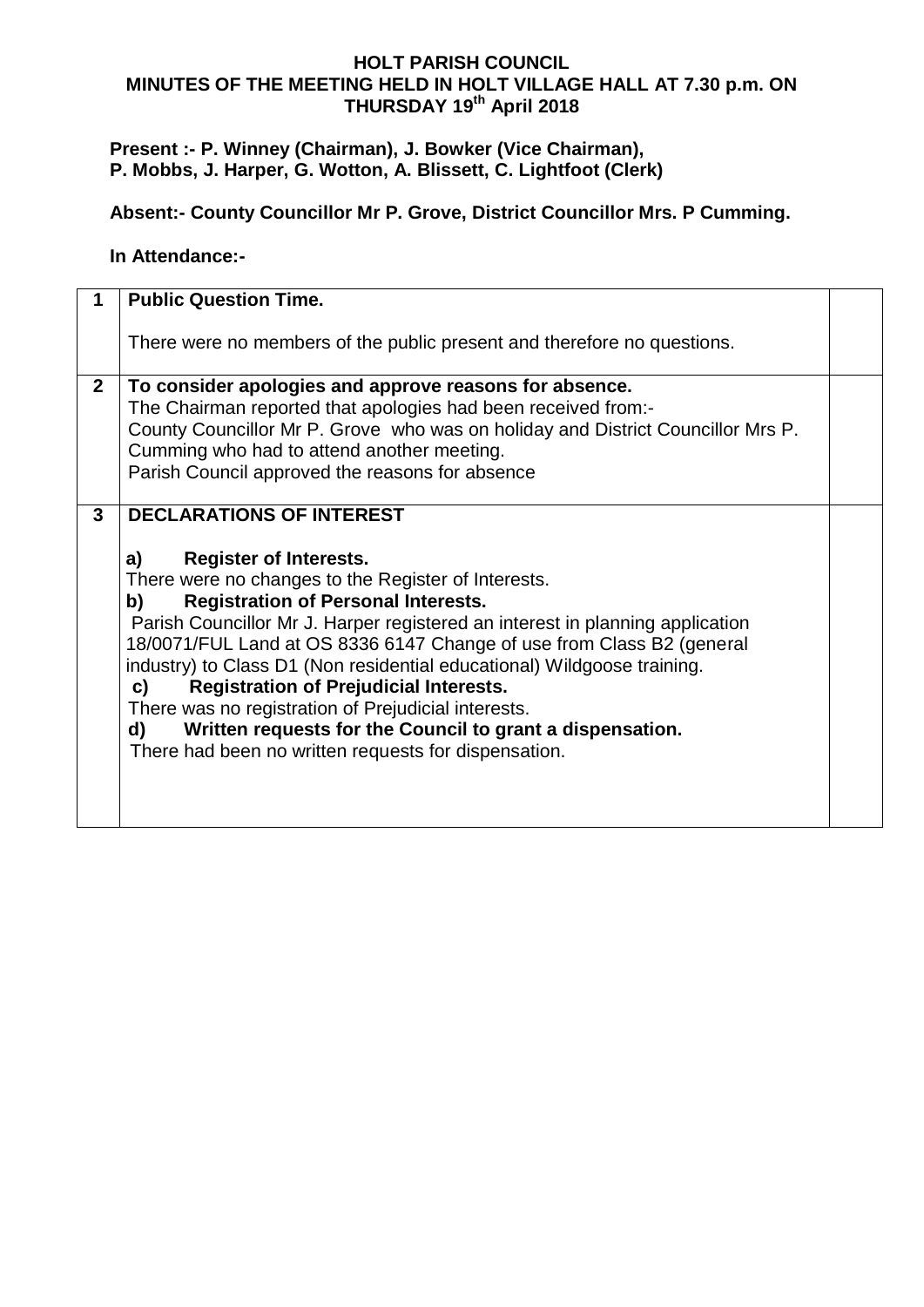| $\overline{\mathbf{4}}$ | <b>County and District Councillors reports for information.</b>                                                              |  |
|-------------------------|------------------------------------------------------------------------------------------------------------------------------|--|
|                         | In the absence of County Councillor Mr P. Grove and District Councillor Mrs P.<br>Cumming there were no matters to be noted. |  |
|                         |                                                                                                                              |  |
|                         |                                                                                                                              |  |
|                         |                                                                                                                              |  |
|                         |                                                                                                                              |  |
|                         |                                                                                                                              |  |
|                         |                                                                                                                              |  |
|                         |                                                                                                                              |  |
|                         |                                                                                                                              |  |
|                         |                                                                                                                              |  |
|                         |                                                                                                                              |  |
|                         |                                                                                                                              |  |
|                         |                                                                                                                              |  |
|                         |                                                                                                                              |  |
|                         |                                                                                                                              |  |
|                         |                                                                                                                              |  |
|                         |                                                                                                                              |  |
|                         |                                                                                                                              |  |
|                         |                                                                                                                              |  |
|                         |                                                                                                                              |  |
|                         |                                                                                                                              |  |
|                         |                                                                                                                              |  |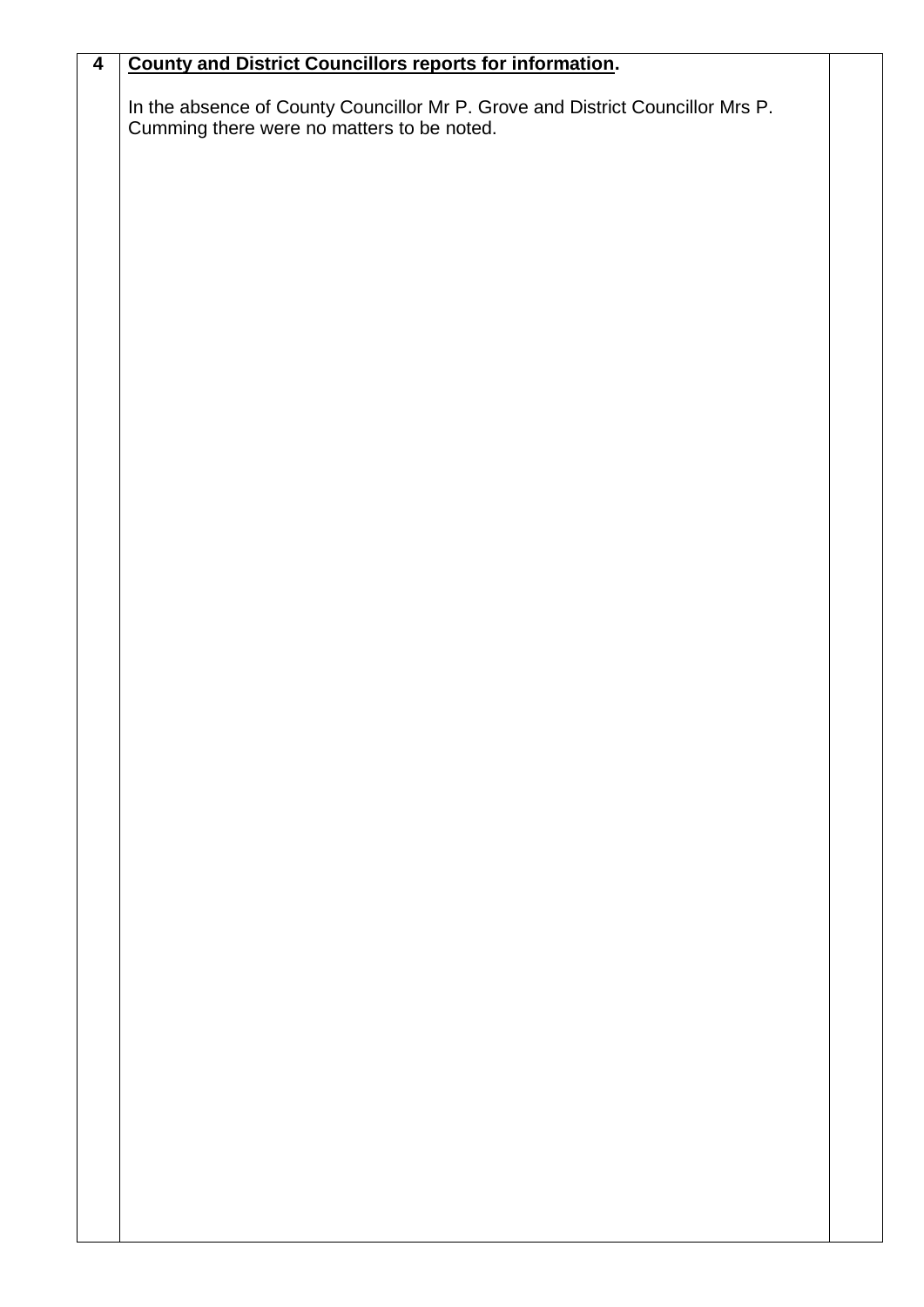| 5 | TO APPROVE THE MINUTES OF THE MEETING OF HOLT PARISH COUNCIL<br>HELD ON 15 <sup>th</sup> MARCH 2018.                                                                                                                                                                                                                                                                                                                                                                                                                                                                                                                                                                                  |                         |
|---|---------------------------------------------------------------------------------------------------------------------------------------------------------------------------------------------------------------------------------------------------------------------------------------------------------------------------------------------------------------------------------------------------------------------------------------------------------------------------------------------------------------------------------------------------------------------------------------------------------------------------------------------------------------------------------------|-------------------------|
|   | The minutes of the Meeting of Holt Parish Council held on Thursday 15 <sup>th</sup> March<br>2018 were approved by Parish Council.<br>The minutes were signed by the Chairman as a true record.                                                                                                                                                                                                                                                                                                                                                                                                                                                                                       |                         |
| 6 | <b>PROGRESS REPORTS</b>                                                                                                                                                                                                                                                                                                                                                                                                                                                                                                                                                                                                                                                               |                         |
|   | a) Millennium Green grant funding - progress report.<br>Parish Councillor Mr A. Blissett reported that subject to certain conditions which still<br>need to be satisfied the application for grant funding from Biffa appears to have<br>been successful.                                                                                                                                                                                                                                                                                                                                                                                                                             |                         |
|   | b) Holt Churchyard project completion - progress report<br>The Chairman discussed the costs of sourcing a mounting stone for a plaque to<br>complete the Churchyard project. Parish Council considered the issue carefully. It<br>was felt that the current costs that had been quoted (approximately £1000.00) for<br>purchase and delivery were quite high. It was decided that all members of Parish<br>Council should conduct further research before a final decision is made. The<br>Chairman also mentioned the possibility of receiving some grant funding towards<br>the cost of the Churchyard project. It was agreed that The Chairman should<br>investigate this further. | <b>ALL</b><br><b>PW</b> |
|   | c) Vacancy for Parish Councillor - progress report<br>The Clerk reported that to date she had no enquiries for the vacancy. All<br>councillors were encouraged to consider if they know of anyone who may be<br>interested in the role. The Clerk agreed to advertise the role.                                                                                                                                                                                                                                                                                                                                                                                                       | <b>CL</b>               |
|   | Hedging on Ockeridge Lane - progress report.<br>d)<br>The Clerk reported that she had reported this to Highways but they did not feel<br>it was an issue and consequently would not be cutting the hedge. The Clerk<br>was asked to feed this information back to Wichenford Parish Council who had<br>originally raised the issue.                                                                                                                                                                                                                                                                                                                                                   | CL                      |
|   | Rural policing – update on communication with local officers.<br>e)<br>The Clerk reported that she had obtained the contact details of the rural police<br>liaison officer. The Clerk was asked to contact the officer and invite her to a future<br>meeting of Parish Council to discuss the issues facing the Parish.                                                                                                                                                                                                                                                                                                                                                               | <b>CL</b>               |
|   | A443 siding out footpath - progress report.<br>f)<br>The Clerk reported that there had been no further action on this issue to the<br>adverse weather conditions.                                                                                                                                                                                                                                                                                                                                                                                                                                                                                                                     |                         |
|   | Siting of grit bin on A4133 – progress report.<br>g)<br>The Clerk discussed that she had put in a request with County Highways for a grit<br>bin to be located on the A4133 in the vicinity of Holt Fleet carpark.                                                                                                                                                                                                                                                                                                                                                                                                                                                                    |                         |
|   | Divisional funding for the Christmas lights.<br>h)<br>The Clerk reported that she had spoken to District Councillor Mrs P. Cumming<br>about receiving a contribution from the Divisional fund for the new Christmas<br>lights. This will be allocated out of the 2018/19 Divisional fund.                                                                                                                                                                                                                                                                                                                                                                                             |                         |
|   |                                                                                                                                                                                                                                                                                                                                                                                                                                                                                                                                                                                                                                                                                       |                         |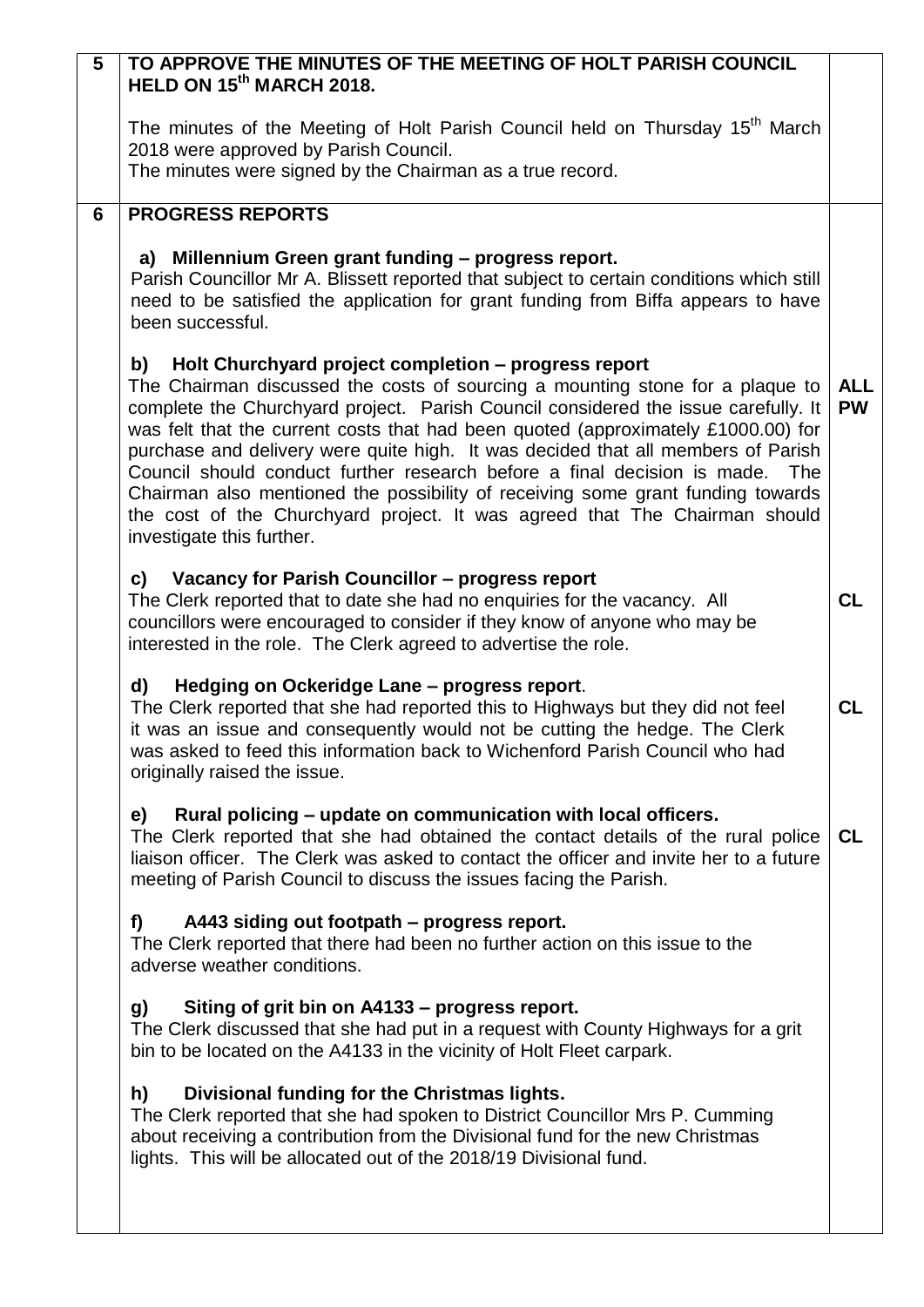|                                                                                                                                                   |                         | Holt website - discussion.             |            |               |                                                                                                                                                             |  |
|---------------------------------------------------------------------------------------------------------------------------------------------------|-------------------------|----------------------------------------|------------|---------------|-------------------------------------------------------------------------------------------------------------------------------------------------------------|--|
| The issue of communication in the Parish was discussed and the possibility of<br>setting up a Parish Whatsapp group was raised for consideration. |                         |                                        |            |               |                                                                                                                                                             |  |
|                                                                                                                                                   |                         |                                        |            |               |                                                                                                                                                             |  |
| $\overline{7}$                                                                                                                                    | <b>Planning</b>         | a). Applications Pending.              |            |               |                                                                                                                                                             |  |
|                                                                                                                                                   |                         |                                        |            |               | To review the recommendations of Parish Council on current applications:-                                                                                   |  |
| 18/00214/OUT Outline application with all matters reserved for construction of a<br>detached bungalow, School Lane. (Recommend Approval).         |                         |                                        |            |               |                                                                                                                                                             |  |
|                                                                                                                                                   |                         |                                        |            |               |                                                                                                                                                             |  |
|                                                                                                                                                   | b). Approvals/Refusals. |                                        |            |               |                                                                                                                                                             |  |
|                                                                                                                                                   |                         |                                        |            |               | 18/0071/FUL Land at OS 8336 6147 Change of use from Class B2 (general<br>industry) to Class D1 (Non-residential educational) Wildgoose training (Approved). |  |
|                                                                                                                                                   |                         |                                        |            |               | 18/00253/FUL Rowley Farm, Ockeridge Lane, Worcester, WR6 6LY. New farm                                                                                      |  |
|                                                                                                                                                   | access (Approved).      |                                        |            |               |                                                                                                                                                             |  |
|                                                                                                                                                   |                         | c) Other Planning issues.              |            |               |                                                                                                                                                             |  |
|                                                                                                                                                   |                         | There were no applications to discuss. |            |               |                                                                                                                                                             |  |
|                                                                                                                                                   |                         |                                        |            |               |                                                                                                                                                             |  |
|                                                                                                                                                   |                         |                                        |            |               |                                                                                                                                                             |  |
|                                                                                                                                                   | <b>Finance</b>          |                                        |            |               |                                                                                                                                                             |  |
|                                                                                                                                                   |                         | a) To note the current bank balances.  |            |               |                                                                                                                                                             |  |
|                                                                                                                                                   | £375.73p.               |                                        |            |               | The Deposit Account stood at £3689.43p and the Current Account stood at                                                                                     |  |
|                                                                                                                                                   |                         |                                        |            |               |                                                                                                                                                             |  |
| 8                                                                                                                                                 |                         |                                        |            |               | b) To consider payments made in accordance with the schedule below:                                                                                         |  |
|                                                                                                                                                   | <b>Date</b>             | Payee                                  | Chq<br>No. | <b>Amount</b> | <b>Details</b>                                                                                                                                              |  |
|                                                                                                                                                   |                         |                                        |            |               | Match funding Millennium                                                                                                                                    |  |
|                                                                                                                                                   | 30/3/2018               | <b>Biffa</b>                           | 1174       | £7705.74      | Green                                                                                                                                                       |  |
|                                                                                                                                                   |                         |                                        |            |               | <b>Retrospective approval</b>                                                                                                                               |  |
|                                                                                                                                                   |                         | 30/3/2018   Mr P Winney                | 1175       | £286.63       | <b>Holt Churchyard Misc</b>                                                                                                                                 |  |
|                                                                                                                                                   |                         | MrR                                    |            |               | <b>Retrospective approval</b><br>Lengthsman - March 2018                                                                                                    |  |
|                                                                                                                                                   | 7/4/2018                | Harrison                               | 1176       | £220.35       | <b>Retrospective approval</b>                                                                                                                               |  |
|                                                                                                                                                   | 7/4/2018                | <b>Worcs CALC</b>                      | 1177       | £48.00        | Training                                                                                                                                                    |  |
|                                                                                                                                                   | 7/4/2018                | Mrs C                                  | 1178       | £327.50       | <b>Retrospective approval</b><br>Clerks salary - April 2018                                                                                                 |  |

## **c) To Approve the Annual Governance Statement.**

 $17/4/2018$  Mrs C<br>Lightfoot

Parish Council reviewed their system of financial controls and approved the Annual Governance Statement. These were signed by The Chairman and the Responsible Financial Officer.

1179  $\Big|$  £13.26 Clerks expenses – April 2018

### **d) To approve the annual bank reconciliation and annual accounts.**

Parish Council reviewed the annual bank reconciliation and annual accounts. These were approved by Parish Council and signed by The Chairman and Responsible Financial Officer.